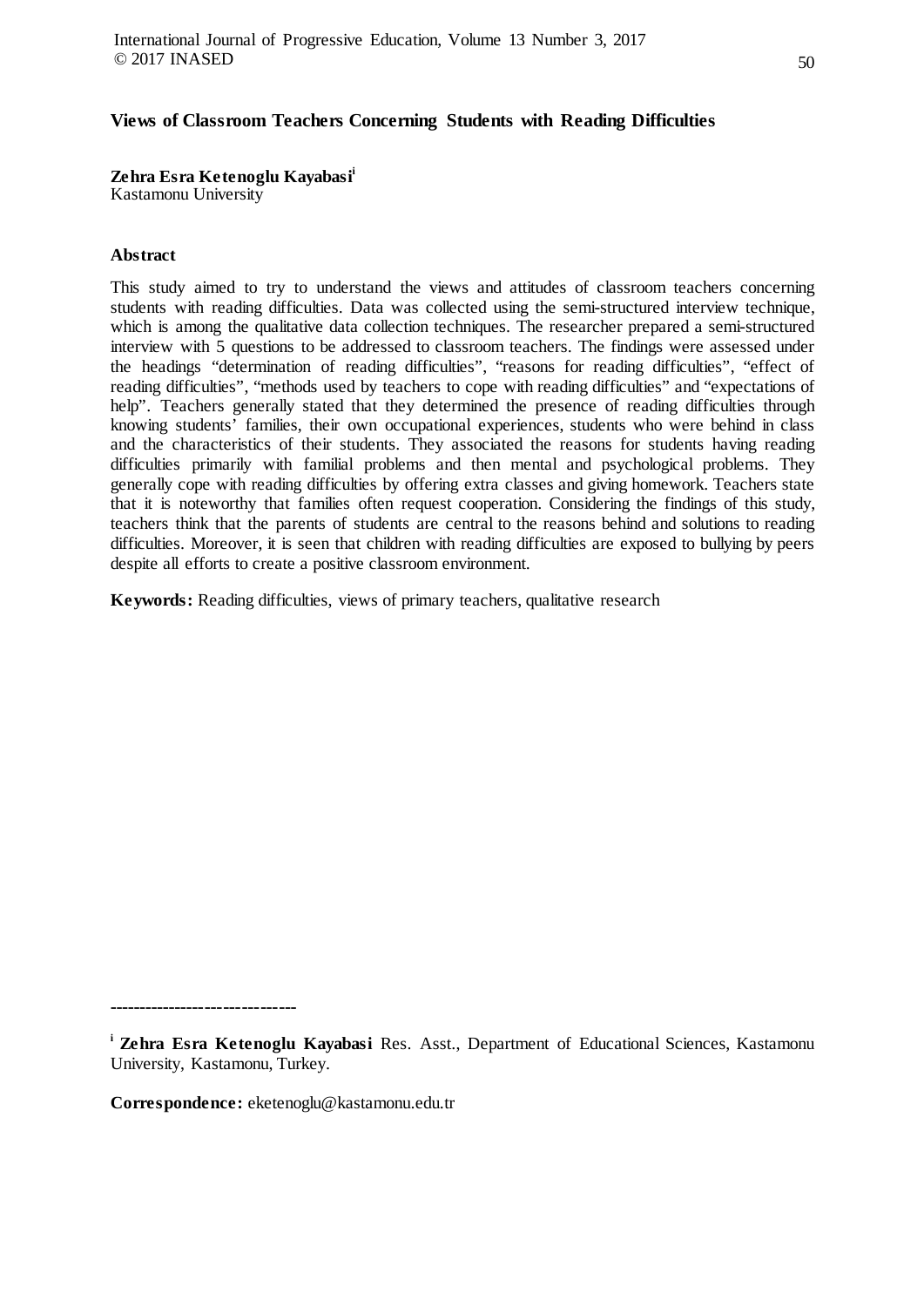#### **Introduction**

The process of reading is defined as following a written text with the eyes, comprehending its meaning and vocalizing it when necessary (Sidekli and Yangın, 2005). Literature involves a number of reading definitions and the ability to read is generally expressed as the ability of cognitive and motor skills to vocalize symbols by working together. When students start primary school, they are subjected to certain preparatory exercises before they learn how to read. Students are prepared for reading and writing by introducing them to their classes and the school environment, providing them with orientation and conducting look-tell, draw-paint and line exercises (Eryaman, 2008; Akyol, 2013). The process of reading preparation is followed by reading education via the sound-based sentence method. Starting with the phase of feeling and recognizing the sounds, the sound-based sentence method continues with writing and reading the letters. Reading education is completed through reading the letters, syllables, transiting from syllables to words and finally by reading sentences in free texts. Teachers should conduct the reading education by keeping in mind that the ability to read is a process of inference that is supposed to be fluent, strategic and lifelong, and that children should be motivated to read (Akyol, 2013). Reading is a complex ability and there are various factors, which might involve physiological and psychological disorders and mental malfunctions that affect the process of reading. Reading difficulties consist of the inability to read fluently, the inability to recognize words, having a limited vocabulary and failing to comprehend what is read (Rasinski, Padak and Fawcett, 2010). The Glossary for Special Education states that there may be a brain-based learning problem and that individuals display a lower reading performance than expected although they have normal intelligence levels (Sucuoğlu, Diken, Demir, Ünlü and Şen, 2010). In the Diagnostic and Statistical Manual for Mental Disorders, the concept of dyslexia is described as problems with fluent word recognition, poor decoding and poor spelling abilities under the title of with impairment in reading (DSM-5, 2013). In the Special Education Services Regulation of the Ministry of National Education in Turkey the concept of "dyslexia" is considered among the special learning disabilities and an individual with special learning disabilities is defined as

"*An individual who requires special education and an educational support service due to difficulties in listening, speaking, reading, writing, syllabifying, maintaining attention or conducting mathematical procedures, which may emerge in one or more of the processes of obtaining the information that is needed for comprehending and using language either in written form or orally.*" (Ministry of National Education, 2006).

Harris and Sipay (1990) identified reading difficulties as indicating a significantly lower reading age and learning potential than what is expected in successful reading and that it changes according to the cultural, lingual and educational experiences of students. Akyol emphasised that weak readers are individuals who fail in adapting their preliminary knowledge into reading in the process of learning of read and who use auxiliary strategies when they are unable to comprehend the texts; who read purposelessly; have no faith in the benefits of reading; fail to distinguish inconsistencies; have a lower ability to use hints and guesses; and fail in tests (Akyol, 2013). Sidekli (2010) identified that struggling readers generally made mistakes like misreading, skipping syllables/letters and adding letters, repeating words and syllabifying.

It has been emphasized that while good readers have a higher motivation and more advanced comprehension skills and vocabulary, weak readers have fewer skills and they avoid the act of reading (Cited from Stanovich by Yıldız and Akyol, 2011). Students with reading difficulties frequently make reading mistakes such as skipping words, adding words, misreading, repeating, inverting and ignoring punctuation (Akyol, 2013). As well as these mistakes, insufficient motivation and the academic failure of students decrease their reading motivation and cause a psychological and sociological regression in students with reading difficulties.

Yıldız (2013) emphasised that there is a direct proportion between the time allocated by readers for reading and the increase of the amount of reading. In order to increase the reading motivation of students, teachers are required to allocate more time for their students with reading difficulties and increase the duration of reading in general. In their study, Ateş, Yıldırım and Yıldız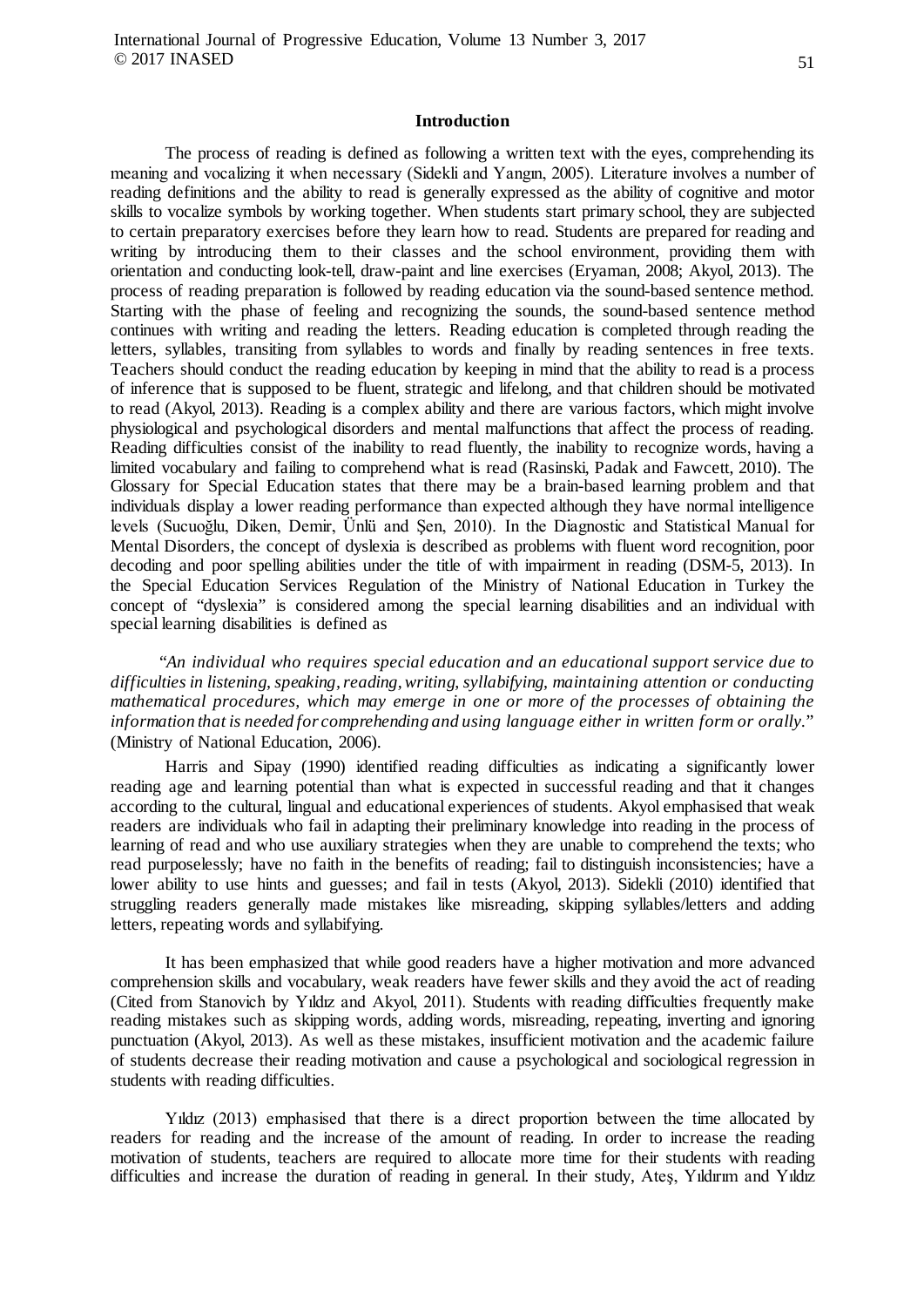(2010) concluded that teachers did not have exact information about the reasons for reading and writing difficulties and the nature of these difficulties, and they felt incompetent in terms of educating students suffering from them.

This study aimed to try to understand the views and attitudes of classroom teachers concerning students with reading difficulties. With regard to the study's objective, the attempt was made to answer the following questions:

- •What might be the reasons for reading difficulties?
- •How do teachers cope with reading difficulties?
- •How does reading difficulties affect a child's life?

### **Method**

This study was conducted from a qualitative perspective. The literature includes many definitions of qualitative research. In general, qualitative research can be defined as a type of research that embodies certain philosophies and approaches based on a number of areas of application such as anthropology, sociology and education (Merriam, 2013).

### **Study Group**

The study group consisted of five classroom teachers working in the provinces of Kastamonu and Çankırı in Turkey in the fall term of the school year 2015–2016. Participants had different classroom levels and occupational experiences. They were coded as T1, T2, T3, T4 and T5.

### **Data Collection and Analysis**

The data were collected using the semi-structured interview technique, which is among qualitative data collection techniques, and the aim was to try to understand the views of classroom teachers concerning their students with reading difficulties. The semi-structured interview technique neither provides as much independence for researchers and participants as the unstructured interview technique nor involves limited questions and clear answers like the structured interview technique. Being the middle of the three techniques, the semi-structured interview technique is a practical interview technique that is used frequently (Merriam, 2013). The researcher prepared semi-structured interview questions involving five questions to be addressed to classroom teachers. Teachers were reached via the purposeful sampling method. The reason for selecting the purposeful sampling method was that it would be able to provide rich data for the study objective (Patton, 2014). The sample was selected under the condition that teachers had a student with reading difficulties in their classrooms. Before starting the interviews, each participant was informed about the study objective, the voluntary basis of participation and that the data to be acquired from them would only be used for scientific purposes, and they were asked to sign consent forms. Individual interviews lasted for approximately 25 minutes and were recorded on tape recorders. After deciphering the data, the analysis process was begun using a strategy of inductive and comparative analysis. Similar and common concepts that occurred many times among the written documents that were read by the researcher were written on the code list and interesting pattern terms were recorded on a separate document. Categories and themes were formed by associating the concepts with each other.

### **Results**

This part involves the assessment of the data and interpretations concerning the teachers. During the interviews each teacher was asked, 'Do you have a student with reading difficulties?, 'How did you determine this?', **'**What do you think are the causes of these difficulties?', 'How does the problem of reading difficulties affect children?', **'**What do you do with students with reading difficulties?' and 'What else can be done to remove this problem experienced by students?'. The answers were assessed within the context of their content and the study findings were collected under five dimensions (determination of reading difficulties, reasons for reading difficulties, effect of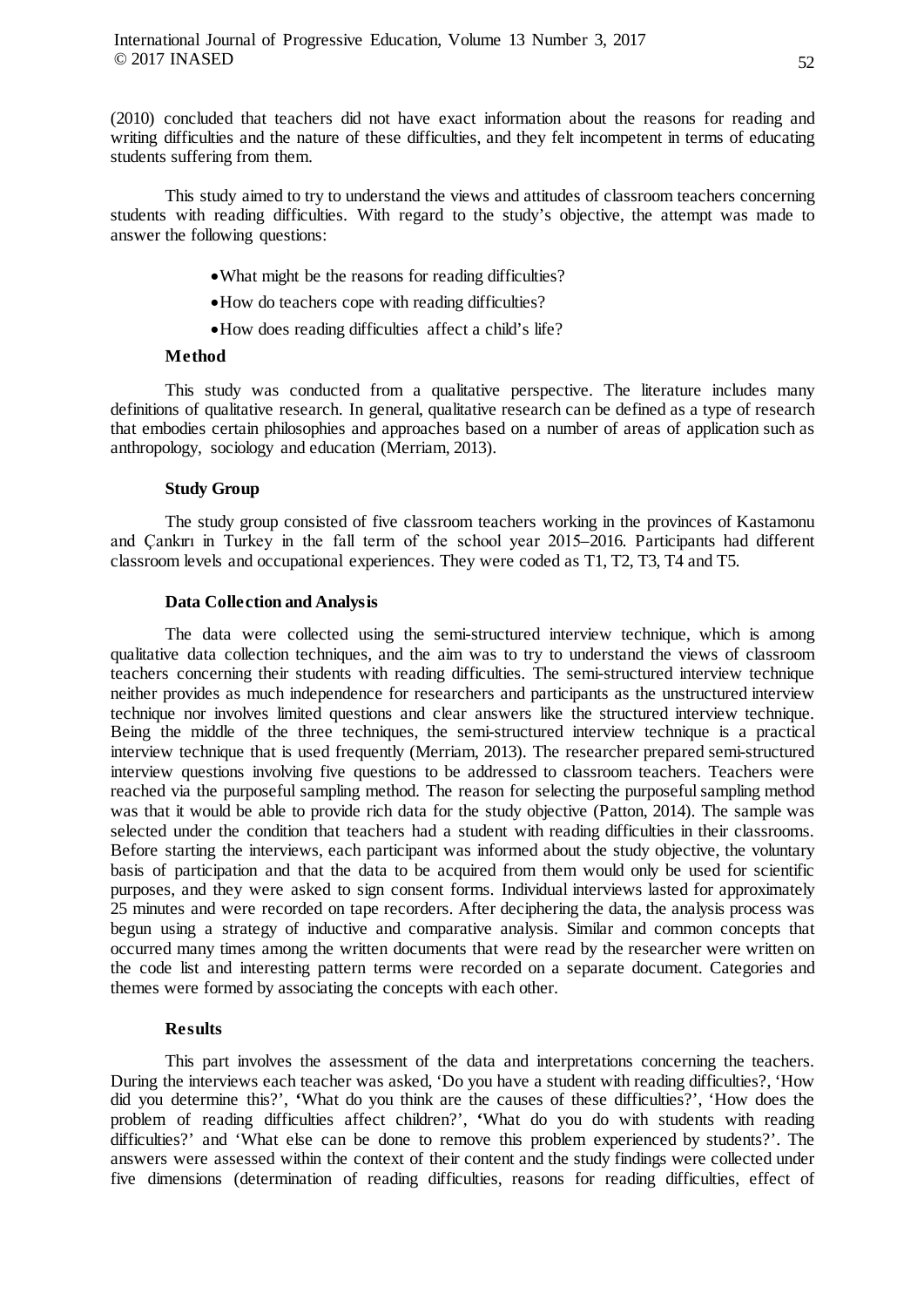reading difficulties, methods for teachers to cope with reading difficulties, expectations of help). In this part the concepts, the themes formed by the concepts and five headings associated with the themes were presented together with quotations from the participants.

### **Determination of Reading Difficulties**

The teacher's means of determining which children had reading difficulty were separated into three different categories. These were "experience", "educational process" and "student's characteristics". Table 1 shows the data acquired.

| Categories                   | Determination of reading difficulty | Teacher's code        |
|------------------------------|-------------------------------------|-----------------------|
| Experience                   | Knowledge of the                    | TΙ                    |
|                              | environment                         | T1,T5                 |
|                              | Occupational experience             | T1,T5                 |
|                              | Knowledge of the families           | T5                    |
|                              | Pedagogical knowledge               |                       |
| Educational process          | Left behind                         | $\overline{72,73,75}$ |
|                              | <b>Observation</b>                  | T2                    |
|                              | Does not put hand up                | T3                    |
|                              | Listening to oral reading           | T3, T4                |
|                              | Instruction fetched                 | T5                    |
| Student's<br>characteristics | Toddler                             | $\overline{T2,T3}$    |
|                              | Difficulty holding a pen            | T2                    |
|                              | Reluctance to read                  | T3                    |
|                              | Irrelevant to the course            | T <sub>2</sub>        |

| Table 1. Teachers' views regarding the determination of reading difficulties |  |
|------------------------------------------------------------------------------|--|
|------------------------------------------------------------------------------|--|

Examining the table it is observed that teachers determined that students had reading difficulty under three categories. The sub-category of "knowledge of the families" under the category of "experience" involves the codes given to teachers' home visits and knowing parents at the beginning of school year. 2 out of 5 participants determined that students had reading difficulty based on their occupational experience and the opportunity to know the families. Examining the category of "educational process", while 3 out of 5 participants determined that students had reading difficulty because they were behind in the class, 2 out of 5 participants determined this while conducting oral reading in their classrooms. One of the teachers stated *"He always prefers to go more slowly because he makes mistakes, as he seems to be a bit scared. But other students get ahead of him as they are more active. He, on the other hand, remains the same. He always faces being overtaken" (T3)* to explain why the student with reading difficulty was always behind the others. In addition, the participants touched upon the emotional and physical properties of their students and 2 out of 5 participants stated that their students were toddlers: *"Both of these children are like babies. They get excessive attention at home. They are just kids; they have little daydreams and like drawing" (T3)*. Another participant explained; *"He certainly had no interest in the lesson. He was entirely a playloving child. When he came here, he was 60 months old, in other words 5 years old. I demand that children be at least 66 months old when they start school and warn families to never send their children to school unless they have received nursery class education. In my opinion, adaptation to the school culture is the most important thing. It is not that easy" (T2)*.

# **Reasons for Reading Difficulties**

Analysing the answers to the question, 'Why do you think the students with reading difficulties have this problem?' it is seen that there are five categories. These are "family", "personal differences", "education", "emotional factors" and "environmental factors". Table 2 shows the data acquired.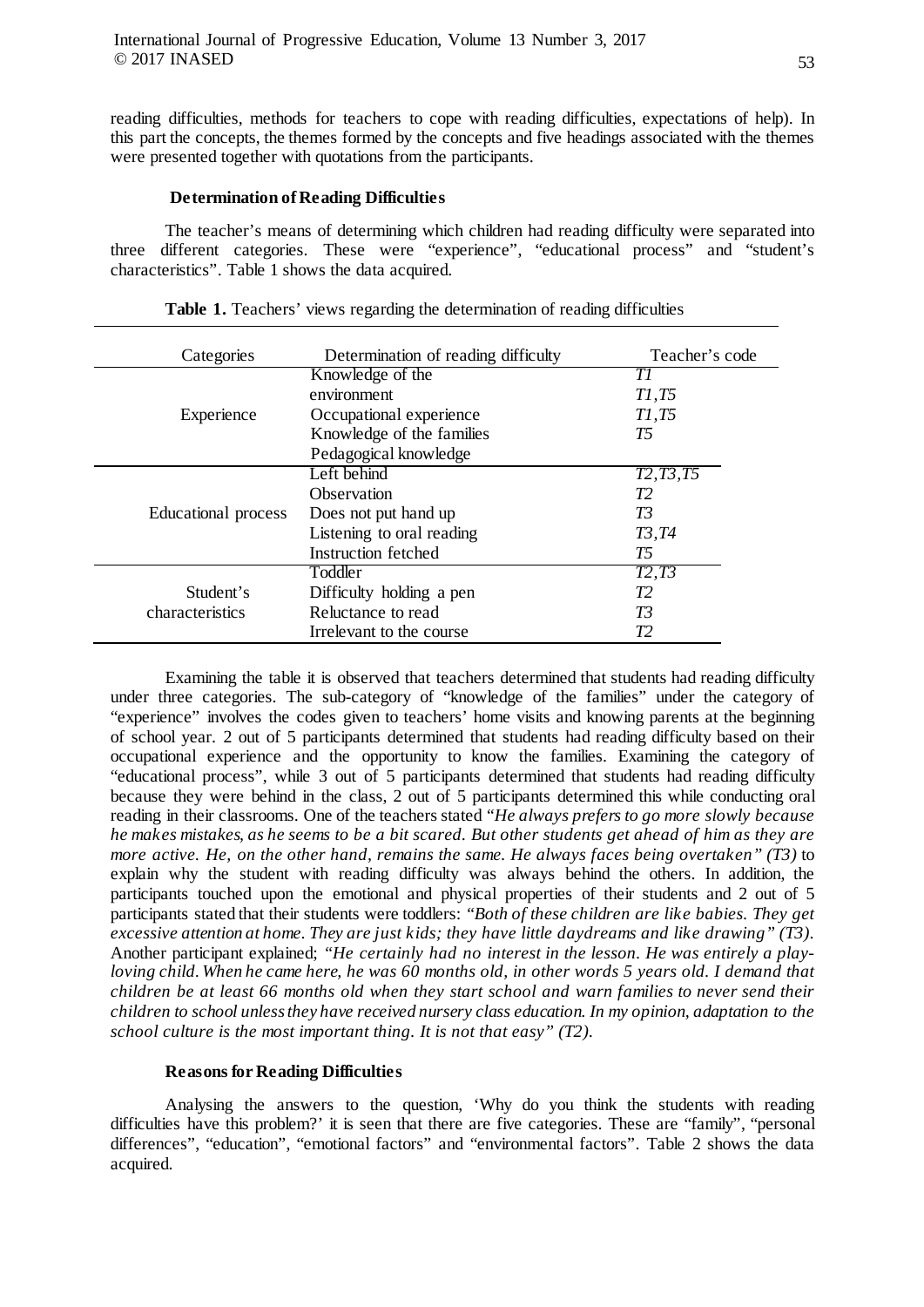| Categories            | Reasons for reading difficulties | Teacher's code                                   |
|-----------------------|----------------------------------|--------------------------------------------------|
|                       | Familial problems                | T1, T2, T3, T4, T5                               |
|                       | Insufficient cultural knowledge  | T1, T2, T3, T5                                   |
| Family                | Wrong attitudes in families      | T1, T2, T3, T5                                   |
|                       | Financial problems               | Tl, T5                                           |
|                       | Age factor                       | T2                                               |
| <b>Individual</b>     | Physical inadequacy              | T <sub>2</sub> , T <sub>4</sub> , T <sub>5</sub> |
| differences           | <b>Mental factors</b>            | T1, T2, T3, T4, T5                               |
|                       | Failure to repeat the process    | T1, T3, T4                                       |
|                       | of reading                       |                                                  |
| Education             | Not completing homework          | TI                                               |
|                       | Instruction technique            | TI                                               |
|                       | Lack of preschool education      | T2, T4                                           |
|                       | Dislike of reading               | ТI                                               |
|                       | Out of step with school culture  | T2                                               |
| Emotional factors     | Not settling down to lessons     | T3                                               |
|                       | Attitude towards reading         | T3                                               |
|                       | Psychological factors            | T1, T3, T5                                       |
|                       | Lack of role models              | TI                                               |
| Environmental factors | Crowded classroom                | T2                                               |
|                       | Lack of stimulus to read         | T4                                               |
|                       | Living environment               | T5                                               |

**Table 2.** Teachers' views regarding the reasons for reading difficulties

The category of family consists of the sub-categories "familial problems", "wrong attitudes within families", "insufficient cultural knowledge of families" and "financial problems". The subcategory of "familial problems" consists of the codes "family indifference", "time limitation of families" and "separated families". All the participants stated that family indifference would cause reading difficulties. The sub-category of "wrong attitudes within families" consists of the codes "intervention of older family members in children's education", "reflection of family problems on children", "wrong language training", "failure of control", "denying child's reading difficulty", and "ignorance of education". Examining the table, 4 out of 5 participants stated that students with reading difficulties had that problem due to the wrong attitudes of families and an inadequate cultural understanding among families. Regarding the intervention of older family members in the children's education, which is among the problems of extended families, one of the participants stated *"The grandmother plays a key role as protector. When my student does not do his homework, she never lets me get angry with him. If my student fights with one of his friends, she comes to the classroom to beat that child. My student is so precious to them"(T2)* which reveals one of the wrong attitudes of families. The same participant expressed the following regarding wrong language training, which is among the wrong attitudes found in families: *"The child had had a mass under his tongue when he was younger. He had had an operation. When he started primary school, I had a trouble with understanding what he said. For example, he would say 'pee-pee' in the wrong way and his parents would repeat his exact words. He also had some difficulty in talking and his parents never corrected him"* (T2). The sub-category of "insufficient cultural knowledge in families" consists of codes "lower educational level of families" and "denial of child's reading difficulty". Examining the category of "personal differences", all the participants thought that mental factors (difficulty in comprehending, misperceptions, mental deficiency, reading difficulties and intelligence type) caused reading difficulties in children. One of the participants stated *"The process of reading is a challenging process. They learn, shape and combine the sounds and give them a meaning there. However, reading alone is not enough. I ask them what they understand from texts"(T3)*, which emphasizes that mental factors cause reading difficulties. Examining the category of "education", 3 out of 5 participants gave the code of "failure to repeat the process of reading" as an answer. Examining the category of "emotional factors" ("out of step with school culture", "not settling down to lessons", "dislike of reading", "attitude toward reading", "psychological factors") 3 out of 5 participants gave the sub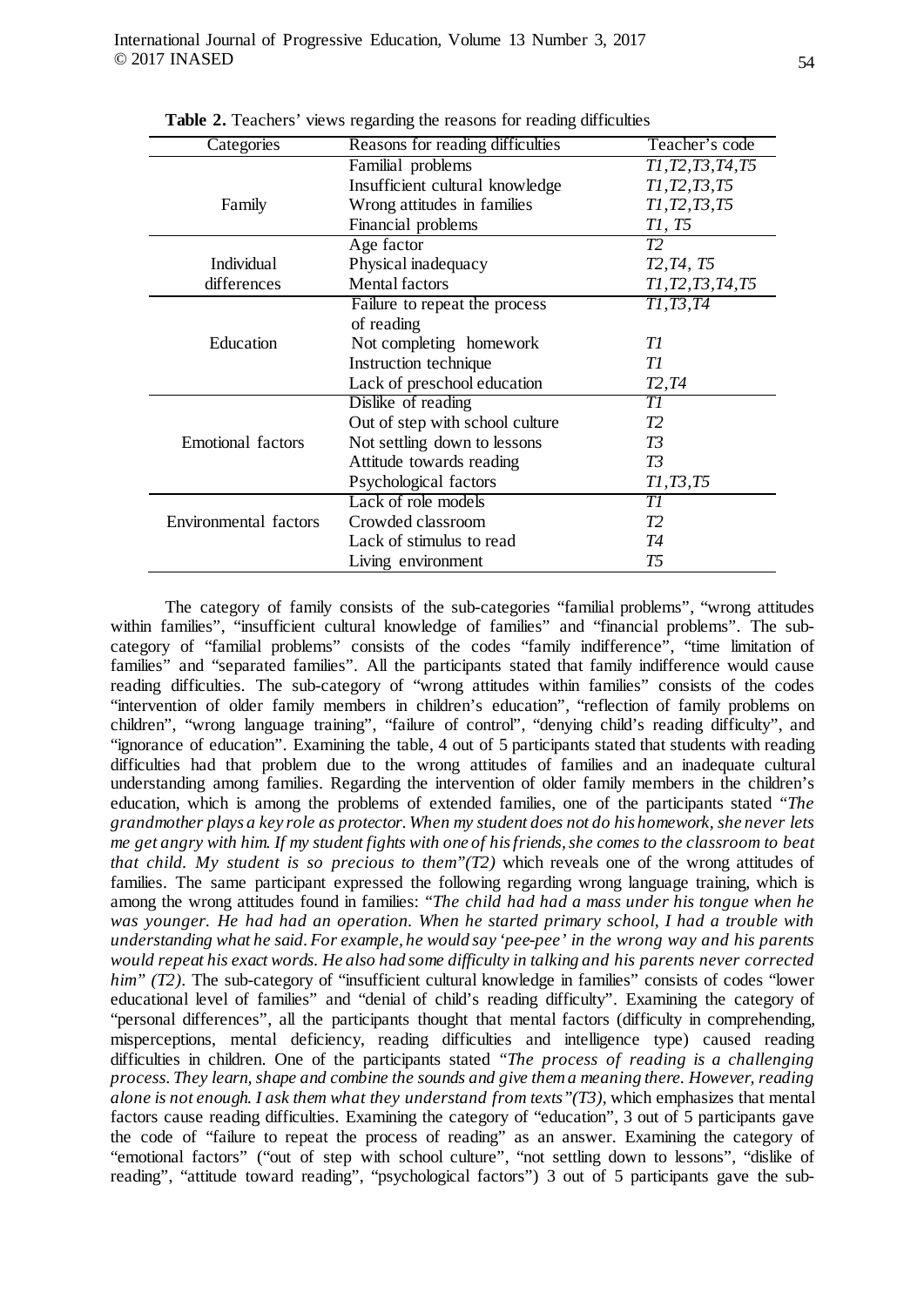category of "psychological factors" as a reason for reading difficulties. One of the participants stated *"A child's quality of reading also matters. Some children, especially those with a mathematical intelligence, may not like to read" (T1)*, which is an example of one of the emotional factors.

### **Effect of Reading Difficulties**

Participants were asked, 'How does the problem of reading difficulties affect children?' and four categories of effects were formed. These were "emotional", "mental", "behavioural" and "other". Table 3 shows the data acquired.

| Categories  | Effects of reading difficulties | Teacher's code                 |
|-------------|---------------------------------|--------------------------------|
|             | Feeling sad                     | T1                             |
|             | Introversion                    | T1,T3,T4                       |
| Emotional   | Feeling of inadequacy           | T <sub>3</sub>                 |
|             | Disappointment                  | T <sub>3</sub>                 |
|             | Acceptance of failure           | T <sub>3</sub>                 |
|             | Feeling afraid                  | T <sub>3</sub>                 |
|             | Low self esteem                 | T <sub>3</sub>                 |
|             | Inability to perceive the       | T1                             |
| Mental      | whole                           |                                |
|             | Difficulty in understanding     | T1,T3                          |
|             | Difficulty in comprehension     | T1                             |
|             | Academic failure                | T4                             |
|             | Absence                         | $\overline{T1}$                |
|             | Irresponsibility                | T2,T3,T4,T5                    |
|             | Extinction behaviour            | T <sub>3</sub>                 |
| Behavioural | Building game and inclusion     | T <sub>3</sub>                 |
|             | Not included in games           | T4                             |
|             | Causing harm                    | T <sub>5</sub>                 |
|             | Choosing friends at their own   | T <sub>4</sub>                 |
|             | level                           | T <sub>5</sub>                 |
|             | Disorganized                    | T4                             |
|             | Not getting along with others   | T <sub>1</sub>                 |
|             | Shy                             | T <sub>2</sub> ,T <sub>5</sub> |
|             | Incompatible                    |                                |
|             | Bullied by peers/put down       | T1,T3,T4                       |
| Other       | Remaining alone                 | T4                             |
|             |                                 |                                |

**Table 3.** Teachers' views regarding the effects of reading difficulties on the child's life

Examining the table, the effects on students with reading difficulties are generally observed as introversion in terms of the emotions, misperceptions while reading in terms of intelligence and irresponsible behaviours in terms of behaviours. Moreover, 3 out of 5 participants stated that students with reading difficulties were exposed to bullying and felt put down by others. One of the participants stated, *"Children with reading difficulties are a bit introverted. They avoid everything about reading as much as possible" (T4)*. This expresses how reading difficulties emotionally affects a student. The same participant expressed the following regarding the students who would practice bullying: *"When a successful student recognizes an unsuccessful student, he might start bullying him because children are a bit cruel. They do not have much compassion. They will never accept deficiencies" (T4).*

# **Methods of Coping with Reading Difficulties**

Activities performed by teachers for their students with reading difficulties were separated into 4 categories. These were "additional study", "family-teacher cooperation", "management of learningteaching process" and "motivation". Table 4 shows the data acquired.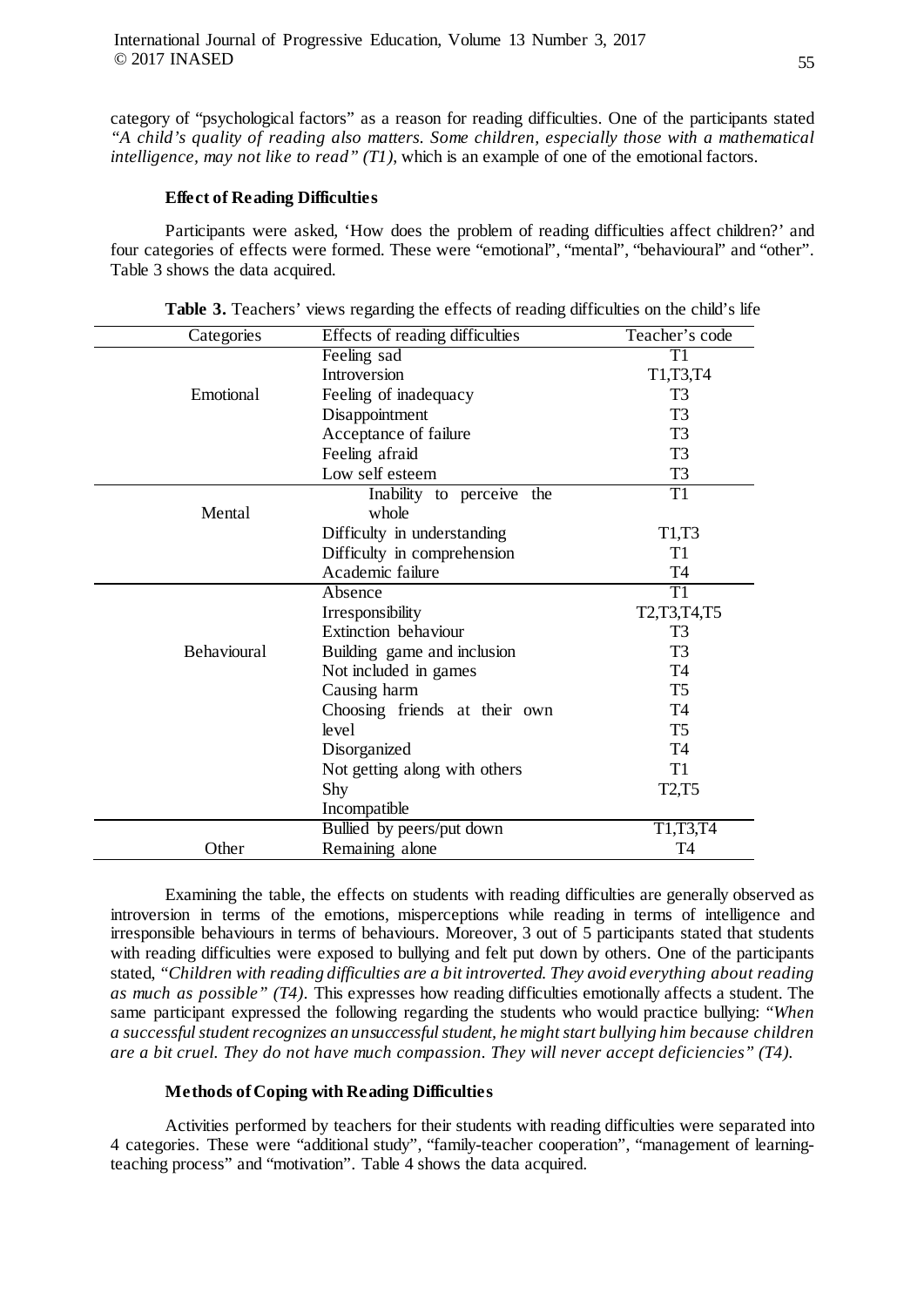| Categories                | Applications                             | Teacher's<br>code                                                 |
|---------------------------|------------------------------------------|-------------------------------------------------------------------|
|                           |                                          |                                                                   |
|                           | Paired reading                           | $\overline{TI,T3,T4}$                                             |
|                           | Reading in unison                        | TI<br>T3                                                          |
|                           | Summarize                                |                                                                   |
|                           | Repeating                                | T1                                                                |
| Additional work           | <b>Additional courses</b>                | T1, T2, T4, T5                                                    |
|                           | Behavioural education                    | TI                                                                |
|                           | Instruction in classroom rules           | T1                                                                |
|                           | Peer tutoring                            | T2,T3                                                             |
|                           | Dictation study                          | T2, T4                                                            |
|                           | Teaching the letters                     | T2                                                                |
|                           | Student-centered teaching                | T3,T5                                                             |
|                           | Giving responsibility                    | T3, T4                                                            |
|                           | Reading time                             | T3                                                                |
|                           | Reading race                             | T4                                                                |
|                           | Memorization                             | T4                                                                |
|                           | Giving homework                          | T <sub>2</sub> , T <sub>3</sub> , T <sub>4</sub> , T <sub>5</sub> |
|                           | Discussing with family                   | $\overline{T1, T2, T4}$                                           |
| Parent-teacher            | Sending note to family                   | T2                                                                |
| relations                 | Giving reading course to family          | T <sub>1</sub>                                                    |
|                           | Disciplining                             | T1,T5                                                             |
|                           | Creating positive classroom environment  | T3                                                                |
|                           | Asking advice from experienced colleague | T <sub>5</sub>                                                    |
| of<br>Management          | Literature review                        | T <sub>5</sub>                                                    |
| learning-teaching process | Giving feedback                          | T2, T4                                                            |
|                           | Assessment                               | T2                                                                |
|                           | Giving material                          | T2                                                                |
|                           | Rewarding                                | $\overline{T1, T2, T4}$                                           |
|                           | Guidance                                 | T2, T4                                                            |
|                           | Encouragement                            | T2, T3, T4                                                        |
|                           | Enhancement                              | T2                                                                |
|                           | Teaching self-control                    | T3                                                                |
| Motivation                | Setting targets                          | T4                                                                |
|                           | Making a sensation                       | T4                                                                |
|                           | Handing out books according to interest  | T4                                                                |
|                           | Subscribing to library                   | T1                                                                |

**Table 4.** Teachers' views regarding methods of coping with reading difficulties

As seen in Table 4, the activities performed by teachers for their students with reading difficulties were collected under the categories of "additional study", "parent-teacher relationship", "management of learning-teaching process" and "motivation". Examining the category of "additional study", while the majority of teachers (4 out of 5 participants) stated that they gave homework and additional courses to their students with reading difficulties, 3 out of 5 participants stated that they did paired reading. Regarding the additional courses one of the participants stated: *"In addition to this, I think about this in my time off, which we all do very often. I mean, classroom teachers mostly spend their free time on their students. This is valid for normal students as well. Because we, the classroom teachers, are never at peace unless we are able to make the children successful" (T5*). This expresses the reason for extra classes. In the category of "parent-teacher relationships", the majority of participants stated that they had discussions with the families of students with reading difficulties. One of the participants, who put family and especially the mother at the centre in terms of success, stated: *"This is a triangle. This is a tripod: Mother, student and teacher. The teacher suffices up to a certain point. I even organized an emergency meeting for my student once. Care from the family can achieve*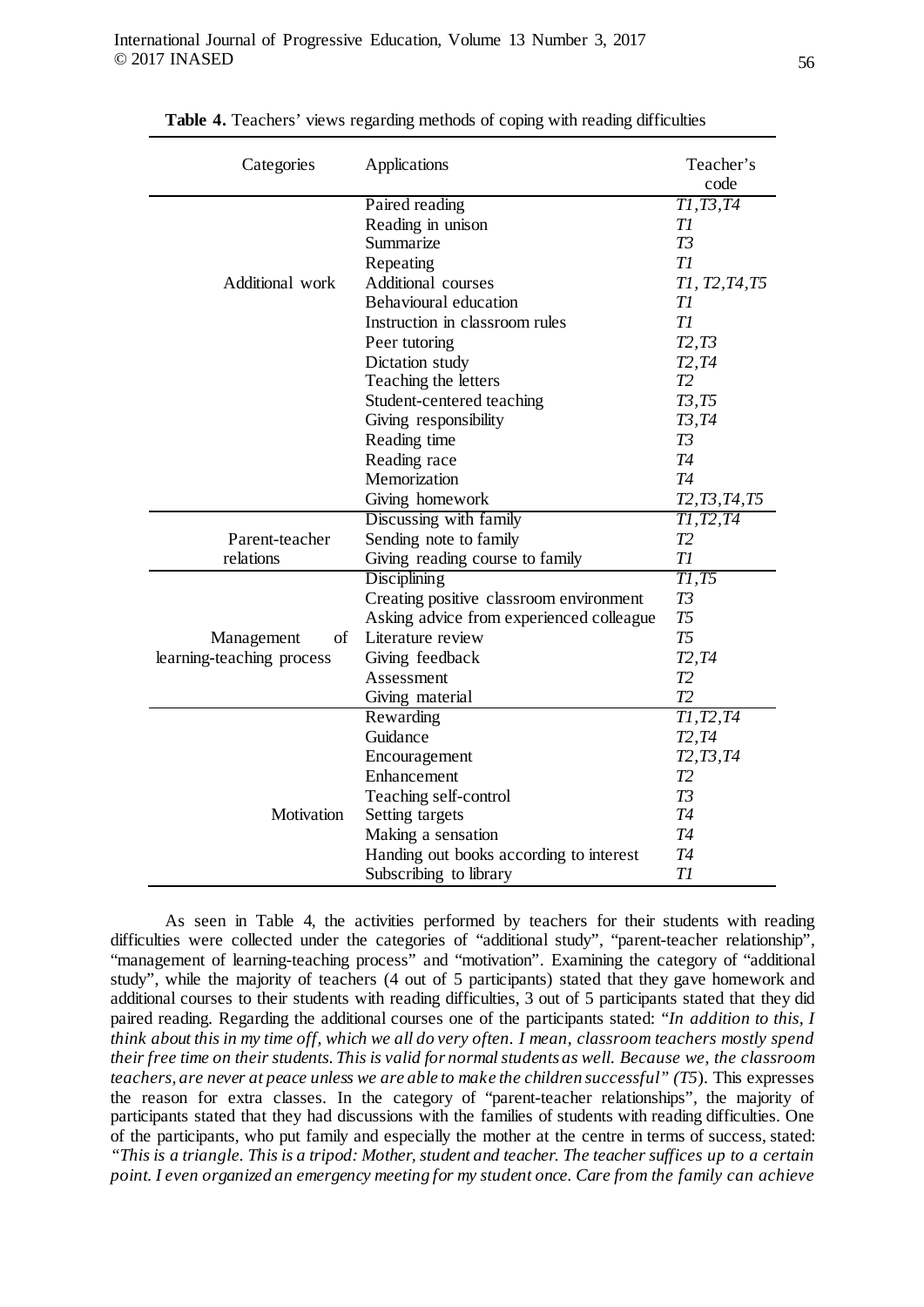*anything. After all, fathers in our culture do not take much responsibility. If something happens, the fathers will blame the mothers… Yes, we have a group of people who spend all their time in cafes and avoid taking responsibility" (T1).*In the category of the "management of learning-teaching process", 2 out of 5 participants stated that they coped with reading difficulties by disciplining the students who had reading difficulty. Similarly, 2 out of 5 participants stated that they coped with reading difficulties by giving feedback. Examining the category of "motivation" it can be seen that 3 out of 5 participants encouraged and rewarded their students with reading difficulties. One of the participants stated: *"For example, I have enrolled my students in the library. As an entire class, we have decided to read at least 30 books by the end of May and I will have dinner with the winner" (T1)*. This expresses the encouragement and reward given to students. Another participant stated: *"For example, when you reward a class, you should reward not only the successful, but also the others. Then those children will also have a chance to succeed…Small rewards like chocolate, a pencil or stars will work well." (T4)*. This expresses the encouragement and reward given to students with reading difficulties.

### **Expectations of Help**

Participants were asked, 'What else could be done to remove this problem?' and 3 different categories were created. These were "family", "school" and "educational system". Table 5 shows the data acquired.

| Categories       | What can be done                 | Teacher's code |
|------------------|----------------------------------|----------------|
|                  | Parent-teacher relationship      | T1, T2, T3     |
|                  | Priority given to the child      | T1,T3          |
|                  | Family support                   | T1, T4         |
| Family           | Warm home environment            | T1,T5          |
|                  | Avoiding out-of-school visits    | T1,T3          |
|                  | Being with the child             | Тl             |
|                  | Setting fixed hours of sleep     | TI             |
|                  | Protecting the child             | T3             |
|                  | Creating a disciplined lifestyle | T3             |
|                  | Respecting the child             | T4             |
|                  | Quality time                     | T4             |
|                  | Raising awareness                | T4             |
|                  | Buying interesting books         | T4             |
|                  | School administration support    | TI             |
| School           | Guidance counsellor support      | TI             |
|                  | Other teachers' support          | T2             |
|                  | Authority of teachers            | TI             |
| Education system | Parents' education               | T1,T3          |
|                  | Objective inclusion report       | T5             |

**Table 5.** Teachers' views regarding expectations of help for their students with reading difficulties

3 out of 5 participants gave their expectations of the families of children with reading difficulties as: Keeping in touch with teachers, supporting their children, not visiting relatives and friends during school hours, creating a warm home environment, setting their children's hours for sleeping, spending quality time with their children, being with their children, giving their children an awareness of responsibility, shaping a disciplined lifestyle for their children, respecting, prioritizing and protecting their children. Regarding the parent-teacher relationship, one of the participants stated, *"If we don't have a good dialogue with parents, the children won't feel attached to us. Children of parents who have good and respectful dialogue with teachers are more disciplined, more respectful and more attached to their teachers" (T3).* Another participant stated, *"Have you ever noticed that children never talk about their conversations with their teachers at home? They are like grown-ups at school. Have you realized this? They talk about the familial and personal problems with their*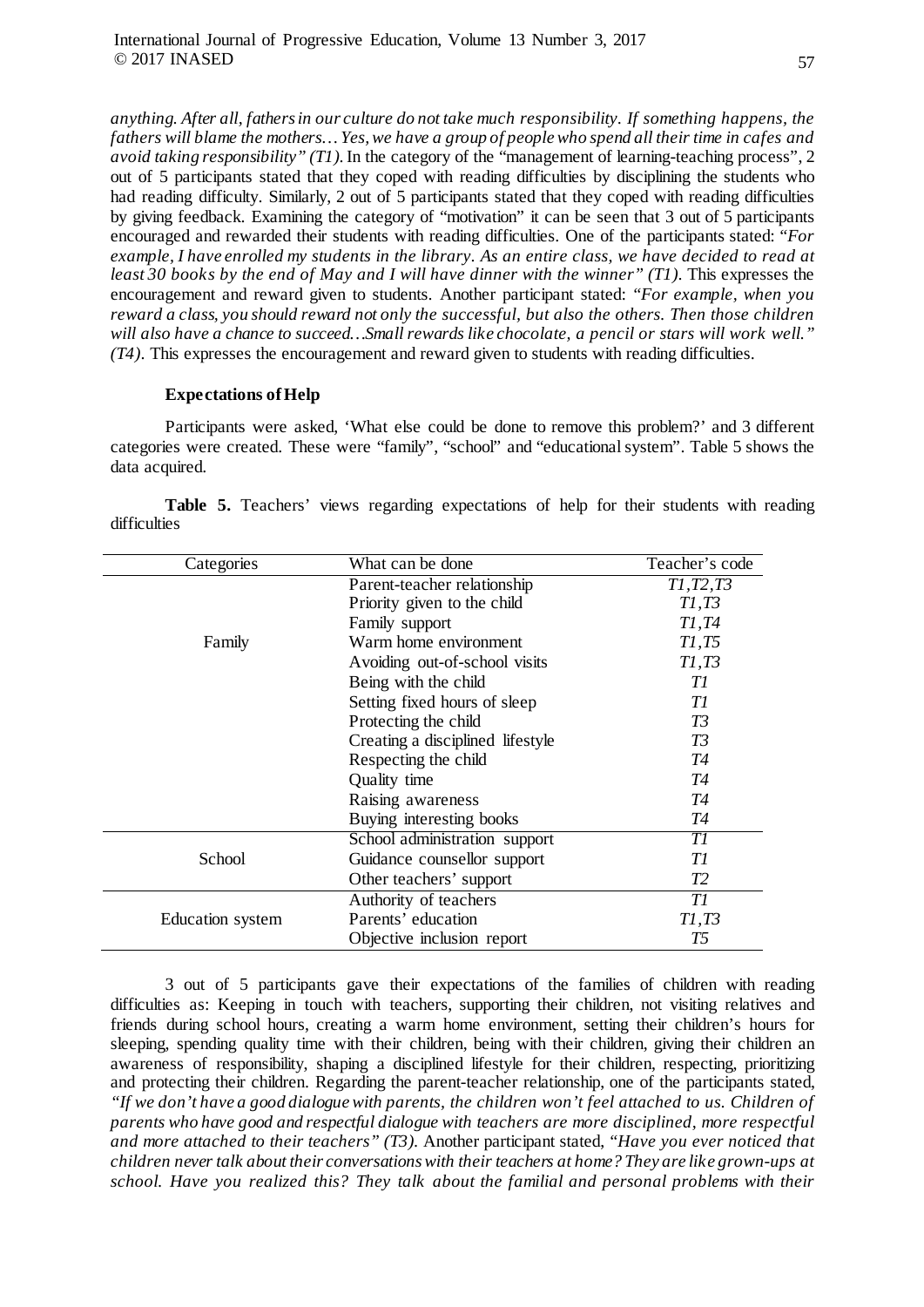*teachers, but they never talk about them at home because they are always considered as children who wouldn't understand anything at home." (T4)*. This emphasizes the necessity for parents to pay attention to their children. The expectation of the participants in the category "school" was determined as having guidance counsellors who would enable students with reading difficulties to repeat reading in Turkish lessons and help them with this. In the category of "education", on the other hand, 1 of the 5 participants emphasized the necessity for teachers to have authority and 2 out of 5 participants emphasized the necessity of organizing family seminars. Participants expected the school administration to offer cooperation between school, family and teacher.

#### **Discussion and Conclusion**

This study aimed to try to understand the views and attitudes of classroom teachers concerning students with reading difficulties. Thus, the discussion will be shaped around this objective. The classroom interviewed expressed their views concerning students with reading difficulties. In accordance with the findings of the study, the interview data were collected under five dimensions. These were "the determination of reading difficulties", "reasons for reading difficulties", "effect of reading difficulties on children", "methods used by teachers to cope with reading difficulties" and "expectations of help". Participants determined that reading difficulties was present with the help of their experiences, based on the characteristics of students in the specific phase of education. Among the participants 6 stated that they determined reading difficulties based on experience, 8 based their determination on the educational process and 5 based it on the characteristics of students. Teachers also stated that they determined that reading difficulties was present as their students were behind in the class in the educational process. Students with reading difficulties fall behind their peers and they have a lower level of academic achievement. In his study, Yıldız (2013) concluded that there was a very strong connection between academic achievement and the components of reading. The result of this study parallels the views of the participants in this study. Participants stated that they determined reading difficulty was present while conducting oral reading with students during the educational process. During oral reading, children with reading difficulties may read incorrectly, by inverting, skipping, adding and repeating words (Akyol, 2013). There are many studies aimed at finding and removing these mistakes during oral reading (Dündar and Akyol, 2014; Yüksel, 2010; Çaycı and Demir, 2006; Duran and Sezgin, 2012; Taşkaya, 2010; Çeliktürk, Sezgin and Akyol, 2015; Özkara, 2010). Among the participating teachers, only one participant stated that he determined the presence of reading difficulties with the help of his pedagogical knowledge. Accordingly, it could be suggested that the teachers participating in the study had too insufficient pedagogical knowledge to determine the presence of reading difficulties.

Among the participants 15 associated the reason for reading difficulties with families, 9 with personal differences, 7 with educational and emotional factors, and 4 with environmental factors. It was emphasized that the family was the biggest reason for reading difficulties and participants generally mentioned familial problems. Based on this result it could be suggested that families have a great effect on the reading difficulty of their children. Familial problems are followed by an insufficient cultural awareness and misguided attitudes in families. Familial problems consist of family indifference, time limitations in families and separated families. This finding runs parallel with the study of Altun, Ekiz and Odabaşı (2010).

With regard to "family", participants related the reason for reading difficulties to mental factors, which are personal differences between individuals. Mental factors may consist of mental deficiency, intelligence types, as well as comprehension, perception and reading disorder; these mental factors cause reading difficulties and this problem may be removed by suitable intervention methods (Kurtdede, Fidan and Akyol, 2011). Whether emotional factors cause reading difficulties or reading difficulties emotionally affects children remains a mystery (Razon, 1982). 15 participants stated that reading difficulties affected the behaviours of children and children with reading difficulties displayed irresponsible behaviours. According to this study finding; it could be suggested that children with reading difficulties may display irresponsible behaviours. 9 participants also stated that children were emotionally affected and became introverted.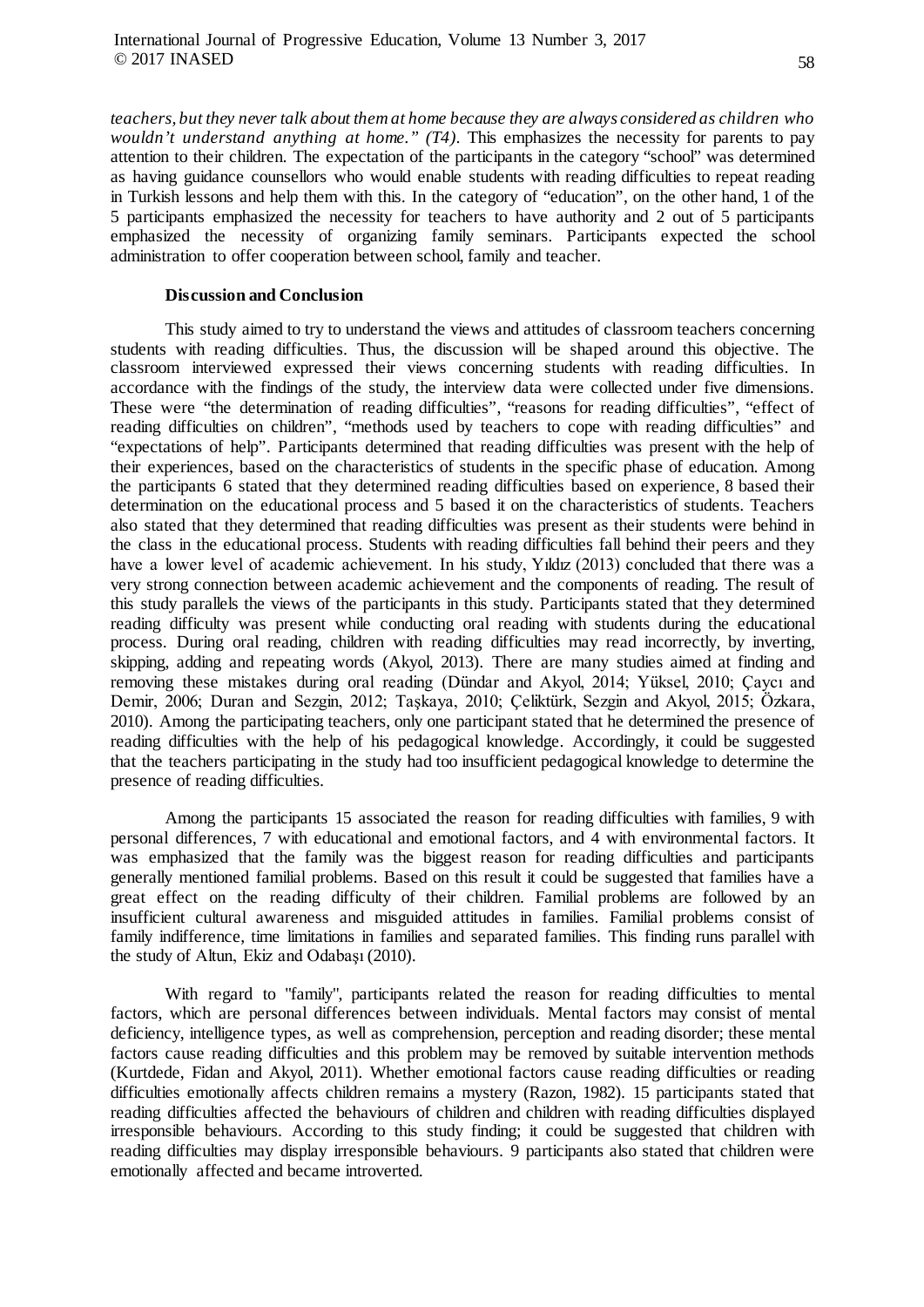Among the teachers, 28 participants stated that they coped with reading difficulties by giving extra classes and 5 participants stated that they coped with this problem through cooperation between families and teachers. This finding shows that teachers arrange extra classes to tackle the reading difficulties of students by giving up their free time and thereby try to overcome this difficulty. In their study concerning the difficulties experienced by classroom teachers Altun et al. (2010) stated that teachers generally coped with reading difficulty through reading hours and rewards, whereas in this study, teachers were observed to cope with reading difficulty through giving homework and behavioural training. On the other hand, Cooper, Civey and Patall (2006) suggested that giving homework to primary school students would not affect their academic achievement.

Among the participants 19 stated that students with reading difficulties generally expected help from their families and 3 from school. It was concluded that even though teachers mostly desired to cooperate with families, they kept family-teacher cooperation at a minimum. According to the statements of the participants, it is seen that they variously felt themselves to be insufficient, oppressive, uneasy and devoted individuals. However, they wanted to use all opportunities, to be a role model, to raise awareness, motivate and guide others, to communicate with families, to feel responsible and not to be academically inadequate. Based on the findings of the study, it is recommended that seminars on reading difficulties could be specifically organized for teachers and parents. Teachers could organize daily reading hours and oral reading not only in the first grade, but also throughout primary school. They could also teach, especially to their students with reading difficulties, self-regulation strategies and give them the motivation to read. In addition, it is recommended that reading specialists be trained and employed for developing the academic skills of students with reading difficulties.

#### **References**

Akyol, H. (2013). *Türkçe ilk okuma yazma öğretimi*. Ankara: Pegem Akademi.

- Altun, T. , Ekiz, D. & Odabaşı, M. (2011). Sınıf öğretmenlerı̇nı̇n sınıflarında karşılaştıkları okuma güçlüklerı̇ne ı̇lı̇şkı̇n nı̇tel bı̇r araştırma. *Dicle Üniversitesi Ziya Gökalp Eğitim Fakültesi Dergisi*, 17, 80-101.
- American Psychiatric Association. (2013). *Diagnostic and statistical manual of mental disorders.* (5th Edition). Washington, DC.
- Ateş, S., Yıldırım, K., & Yıldız, M. (2010). Opinions of classroom teachers and prospective classroom teachers about the learning difficulties encountered in the teaching process of reading and writing. *Elementary Education Online*, *9*(1), 44–51.
- Cooper, H., Civey, J. & Patall, E. A. (2006). Does homework improve academic achievement? A synthesis of research, 1987-2003. *Review of Educational Research*, 76, 1-62.
- Çaycı, B. & Demir, M. K. (2006). Okuma ve anlama sorunu olan öğrenciler üzerine karşılaştırmalı bir çalışma. *Türk Eğitim Bilimleri Dergisi*, *4*(4), 437-456.
- Çeliktürk Sezgin, B. & Akyol, H. (2015). Okuma güçlüğü olan dördüncü sınıf öğrencisinin okuma becerilerinin geliştirilmesi. *Turkish Journal of Education*, *4*(2), 4-16.
- Duran, E. & Sezgin,B. (2012). Rehberli okuma yönteminin akıcı okumaya etkisi. *GEFAD/GUJGEF*, *32*(3), 633-655.
- Dündar, H. & Akyol, H. (2014). Okuma ve anlama problemlerinin tespiti ve giderilmesine ı̇lişkin örnek olay çalışması. *Eğitim ve Bilim*, *39*(171), 361-377.
- Eryaman, M. Y. (2008). Writing, method and hermeneutics: Towards an existential pedagogy. *Elementary Education Online, 7*(1), 2-14.